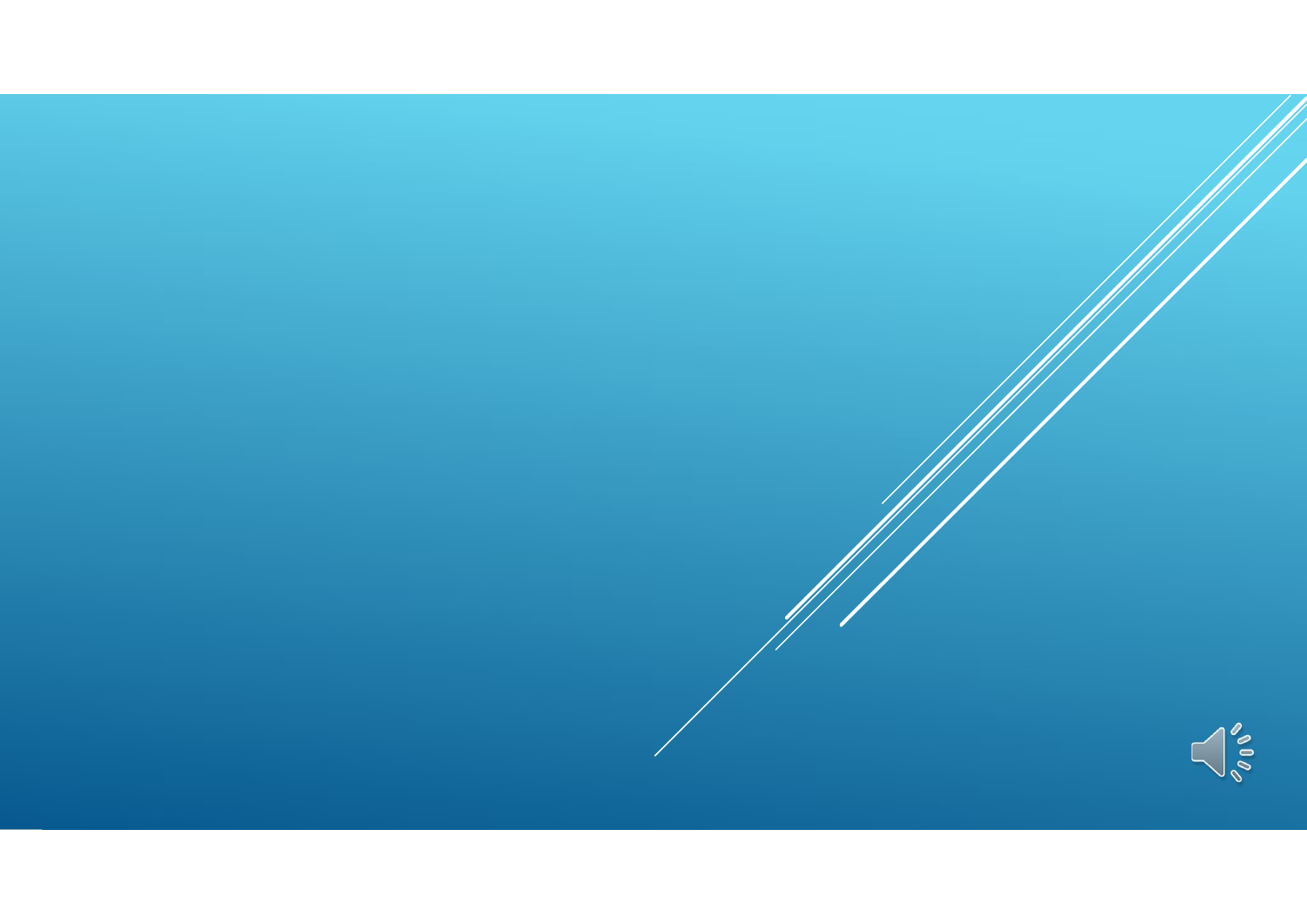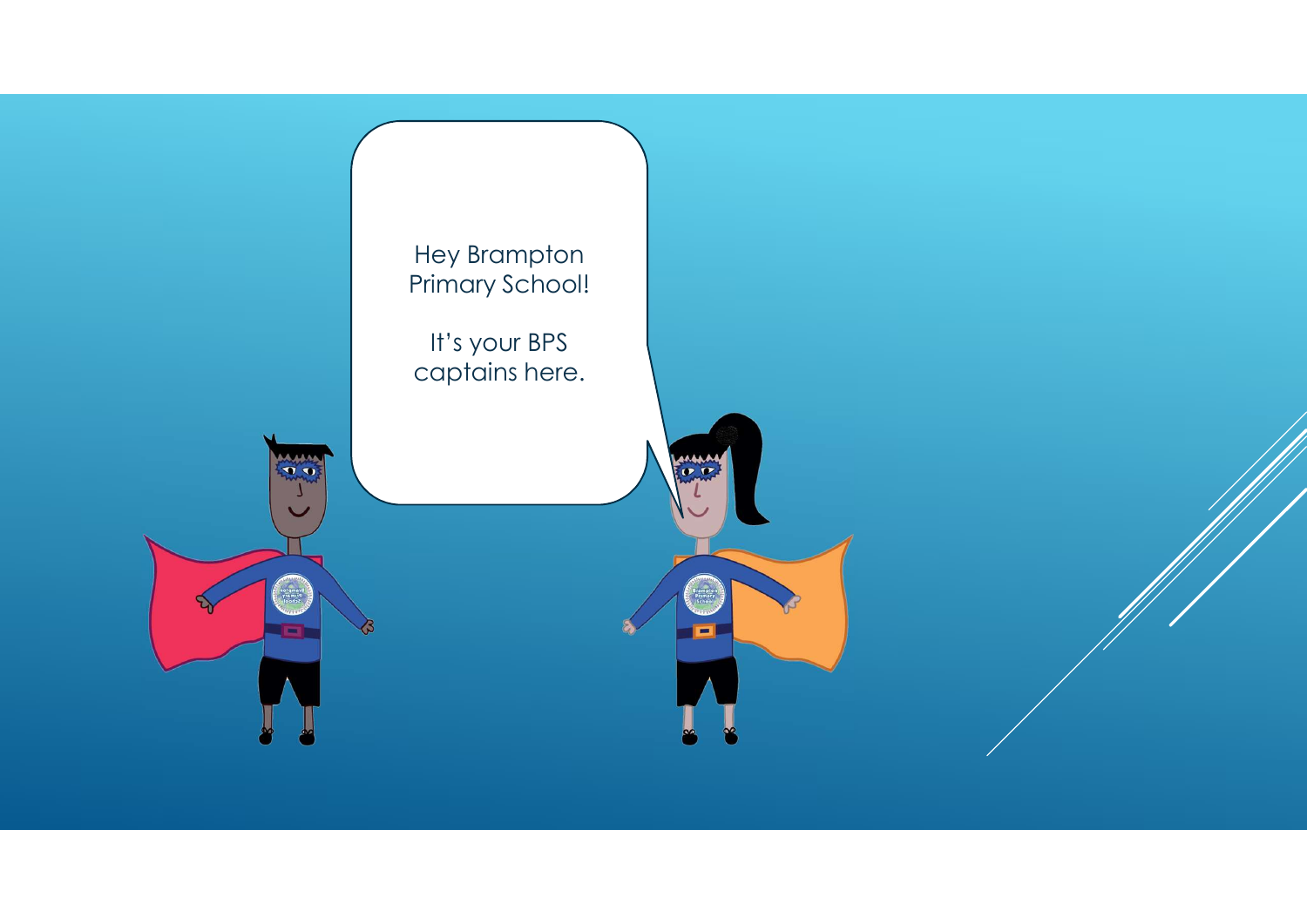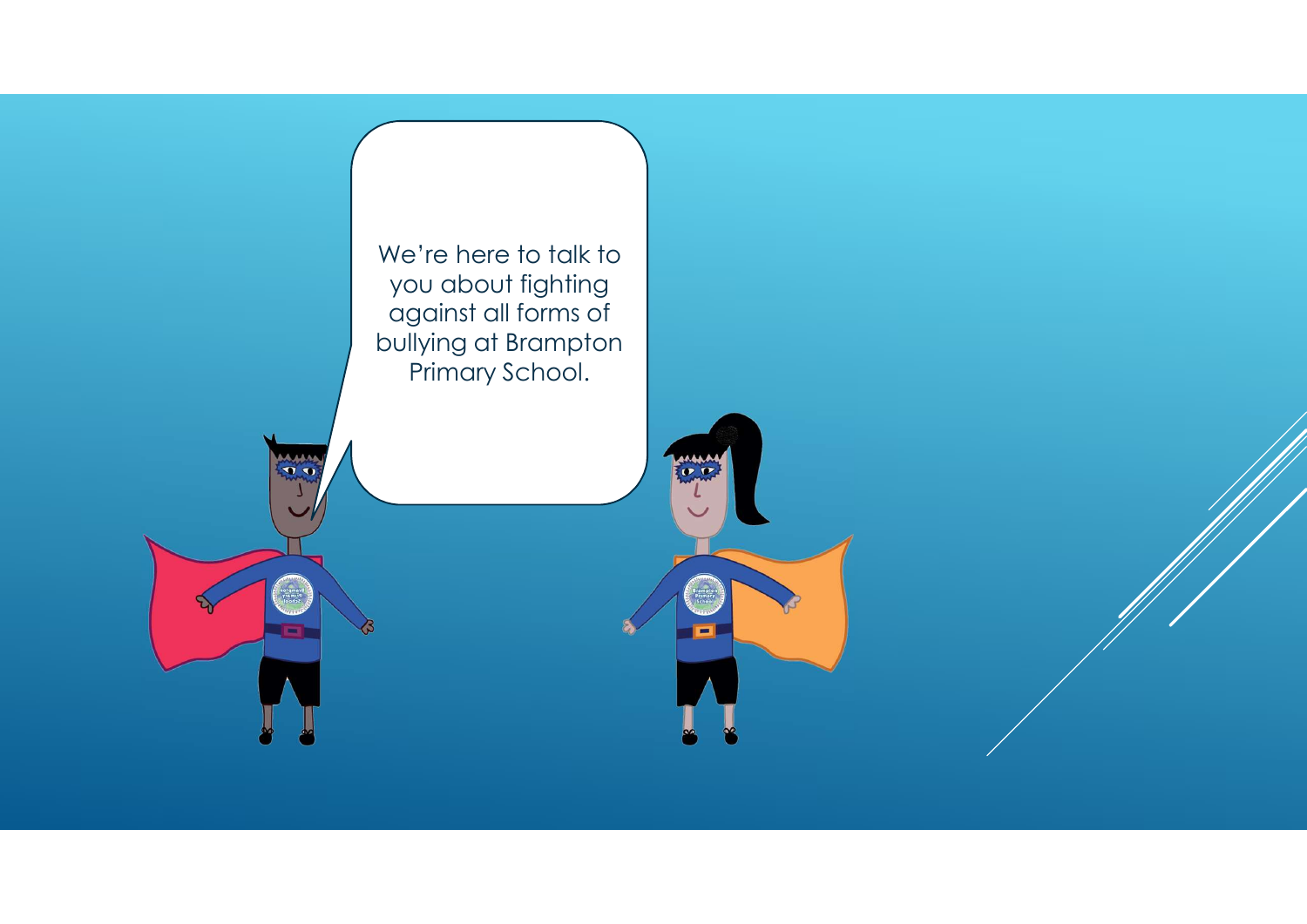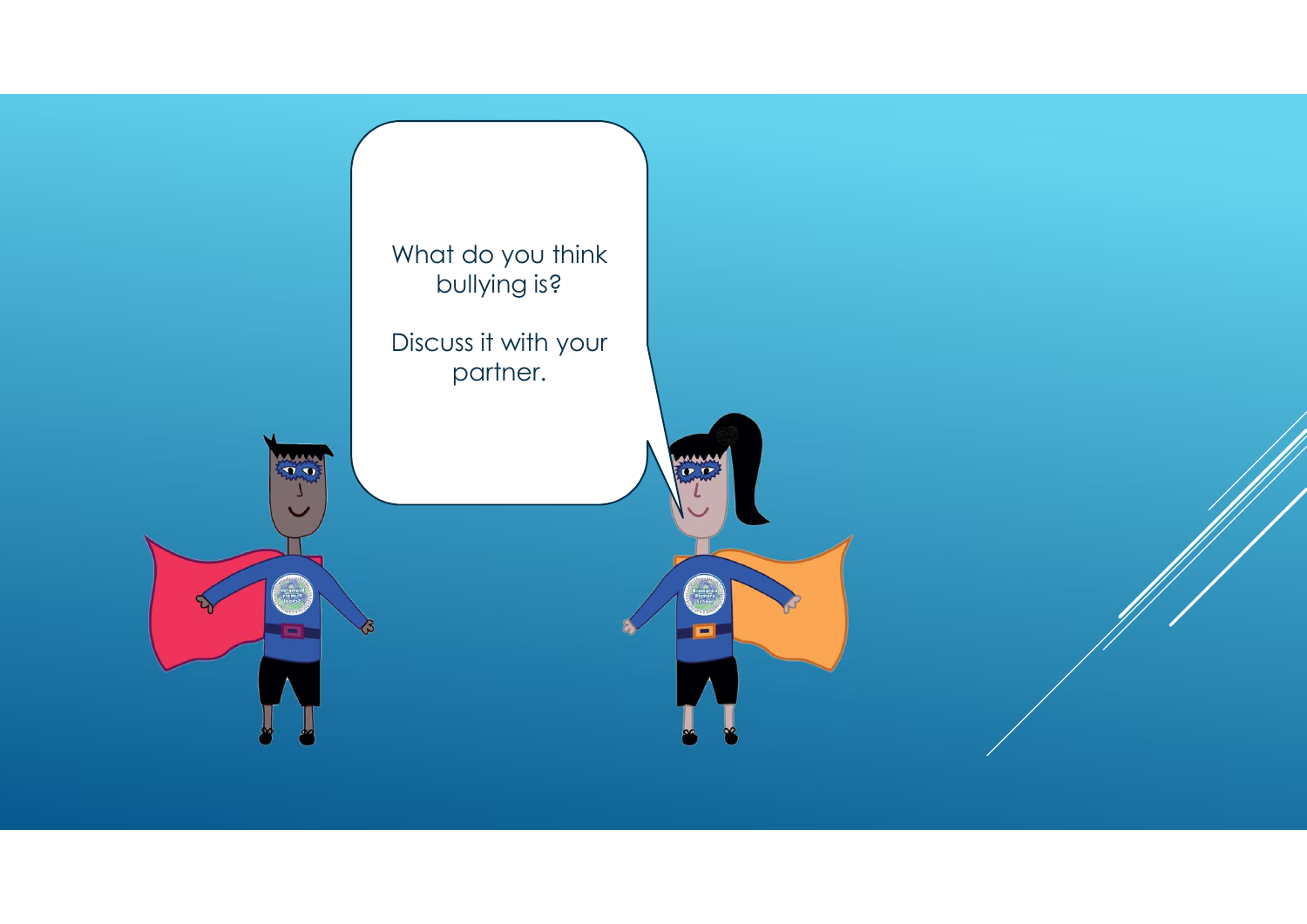## Bullying is HURTFUL, PURPOSEFUL and REPEATED behaviour.

Bullying is HURTFUL, PURPOSEFUL and REPEATED behaviour.<br>• HURTFUL: someone does or says something that causes<br>you pain emotionally, physically or mentally; you feel<br>threatened or unsafe because of someone's actions. you pain emotionally, physically or mentally; you feel threatened or unsafe because of someone's actions. |<br>| Bullying is HURTFUL, PURPOSEFUL and REPEATED behaviour.<br>| • HURTFUL: someone does or says something that causes<br>|<br>| purpose the behaviour is not accidental, someone<br>| • PURPOSEFUL: the behaviour is not accidental, some • HURTFUL: someone does or says something that causes<br>• HURTFUL: someone does or says something that causes<br>you pain emotionally, physically or mentally; you feel<br>threatened or unsafe because of someone's actions.<br>• PURPOS

is intentionally hurting you.

even after you have told the person how their behaviour makes you feel; when it feels like it will never stop.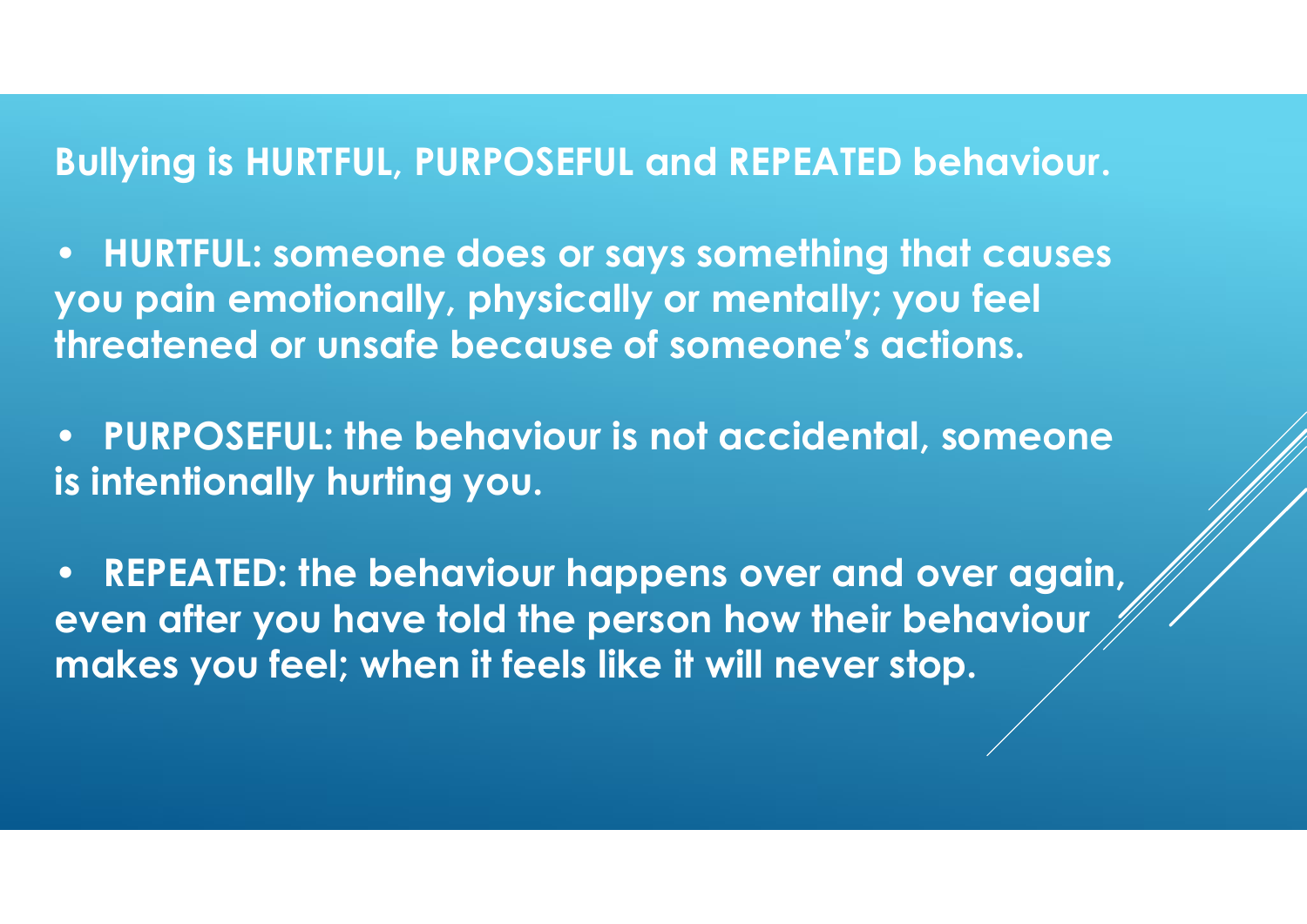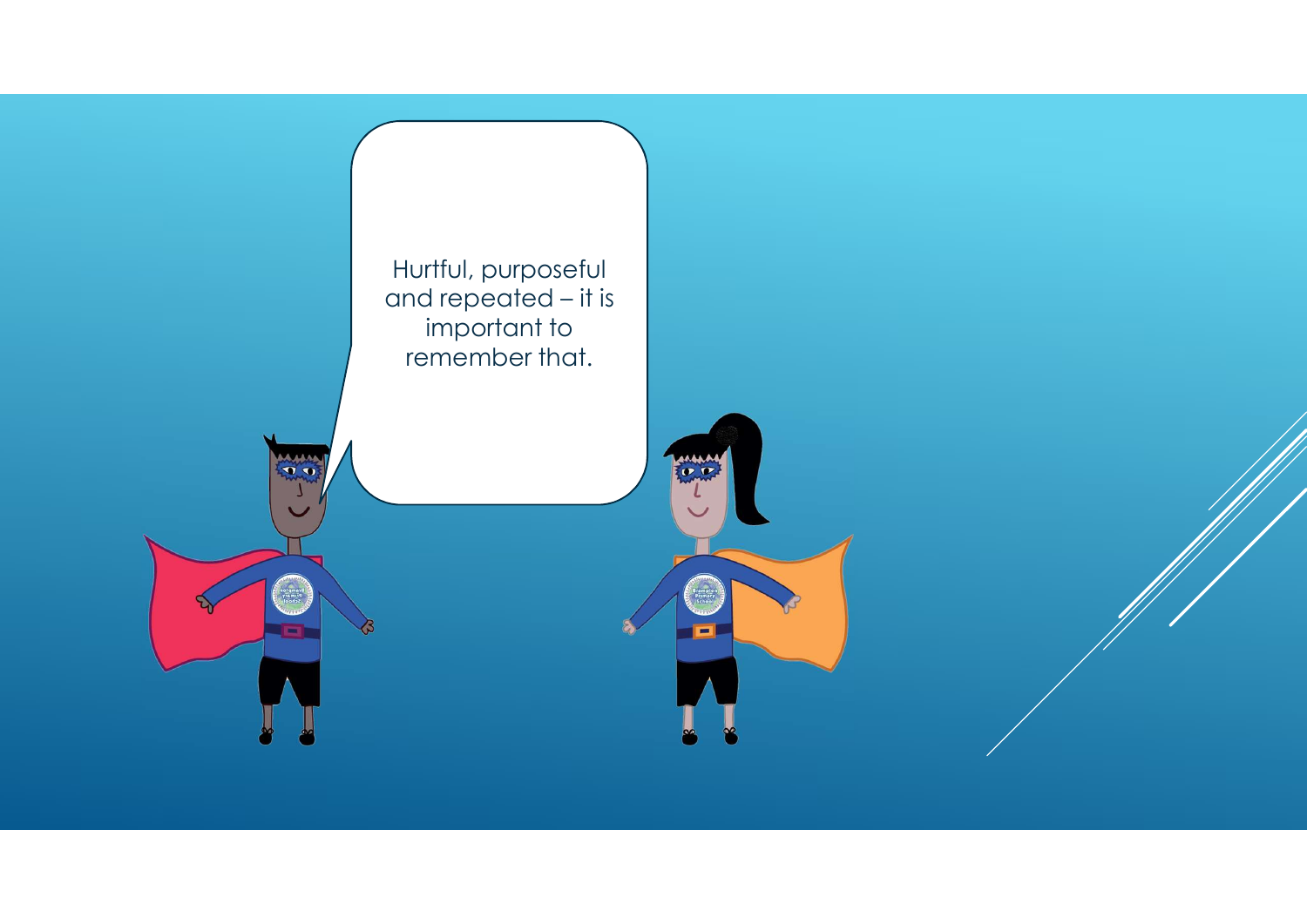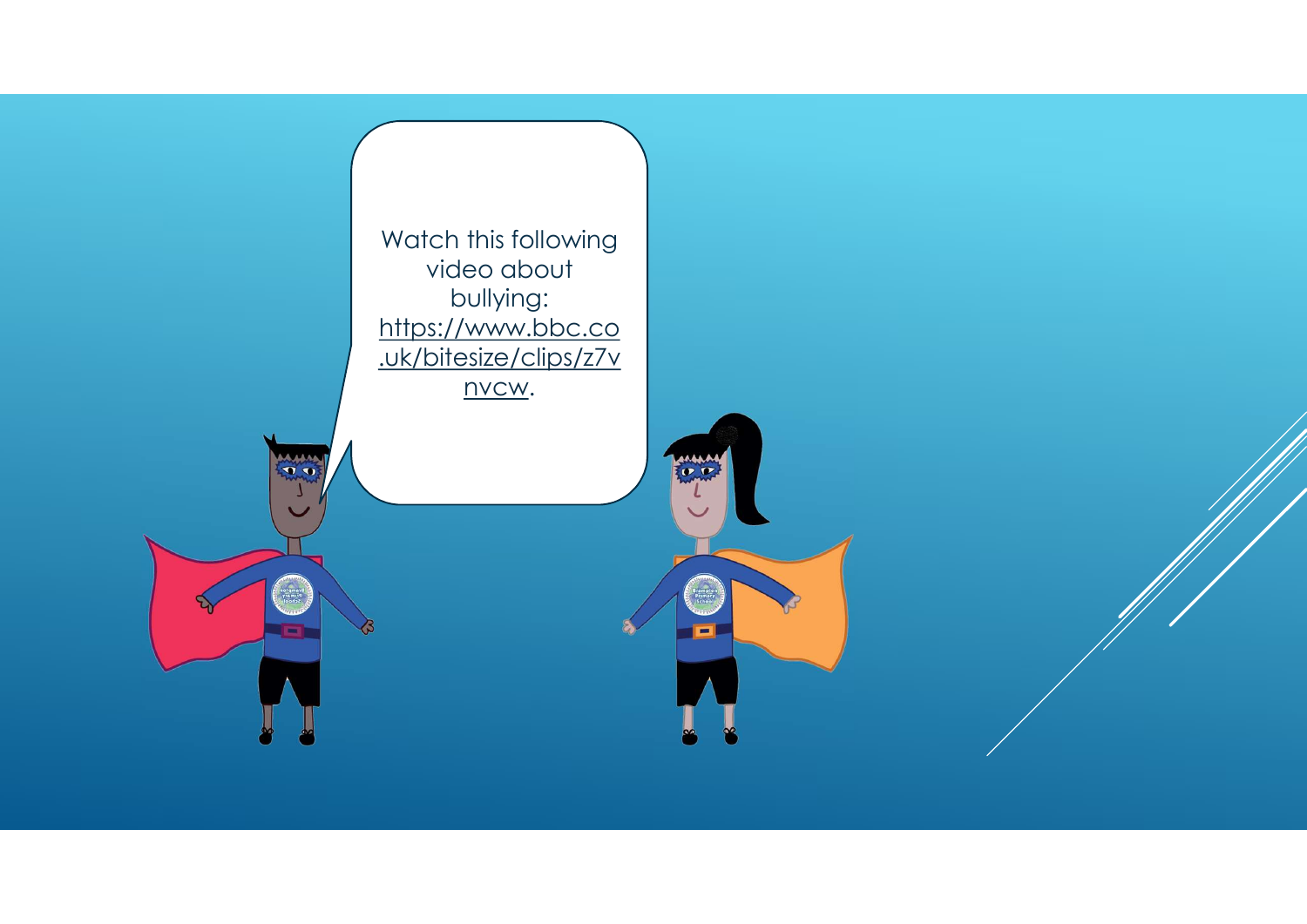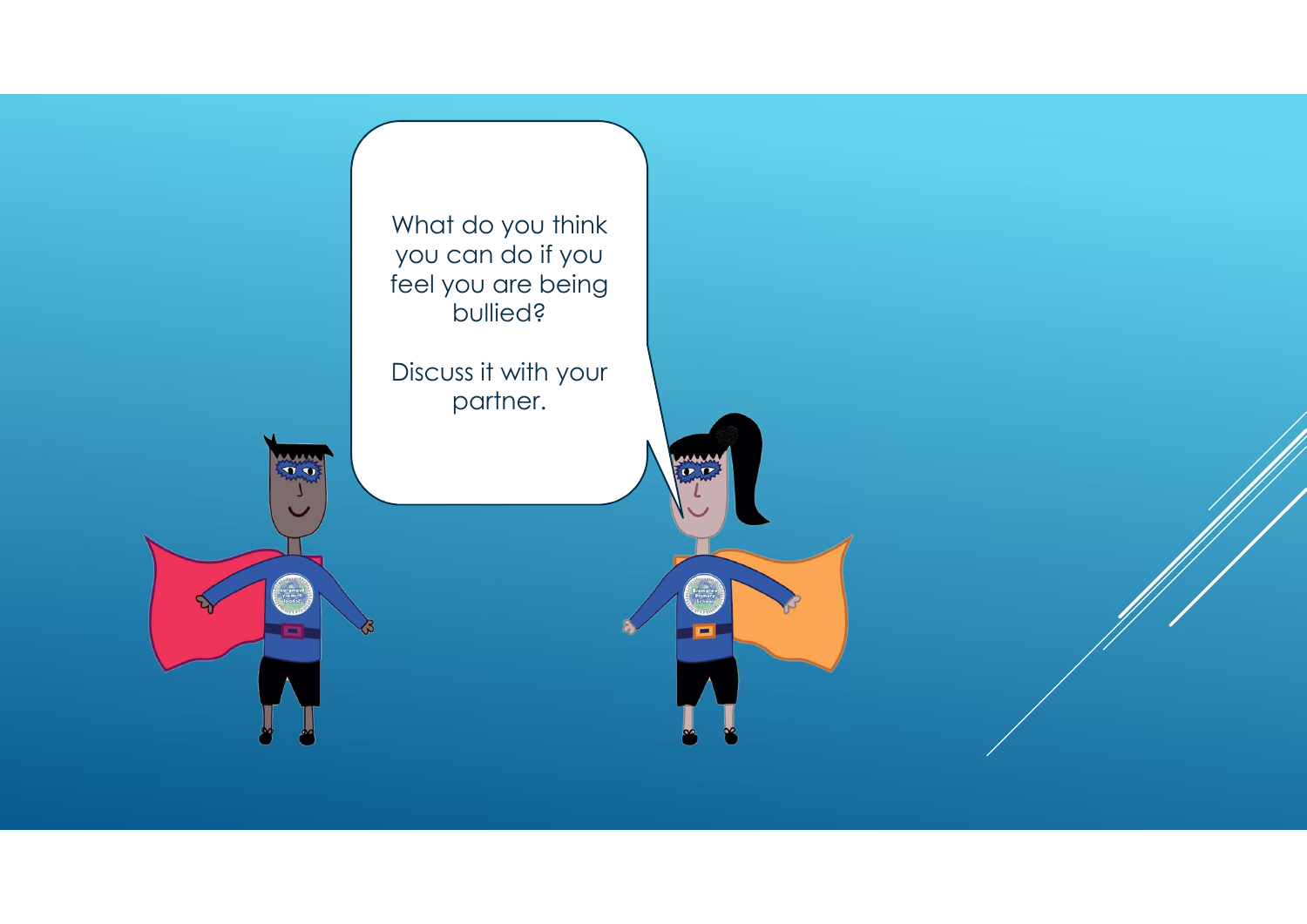1. Decide whether or not you are being bullied. Is the behaviour hurtful, purposeful, and repeated?

2. Decide whether or not you are being bullied. Is the<br>behaviour hurfful, purposeful, and repeated?<br>2. If you are being bullied, tell the bully how you're<br>feeling. Give them the opportunity to understand your<br>feelings and feeling. Give them the opportunity to understand your feelings and use personal language like "You're hurting my feelings" or "I feel very upset when you do that."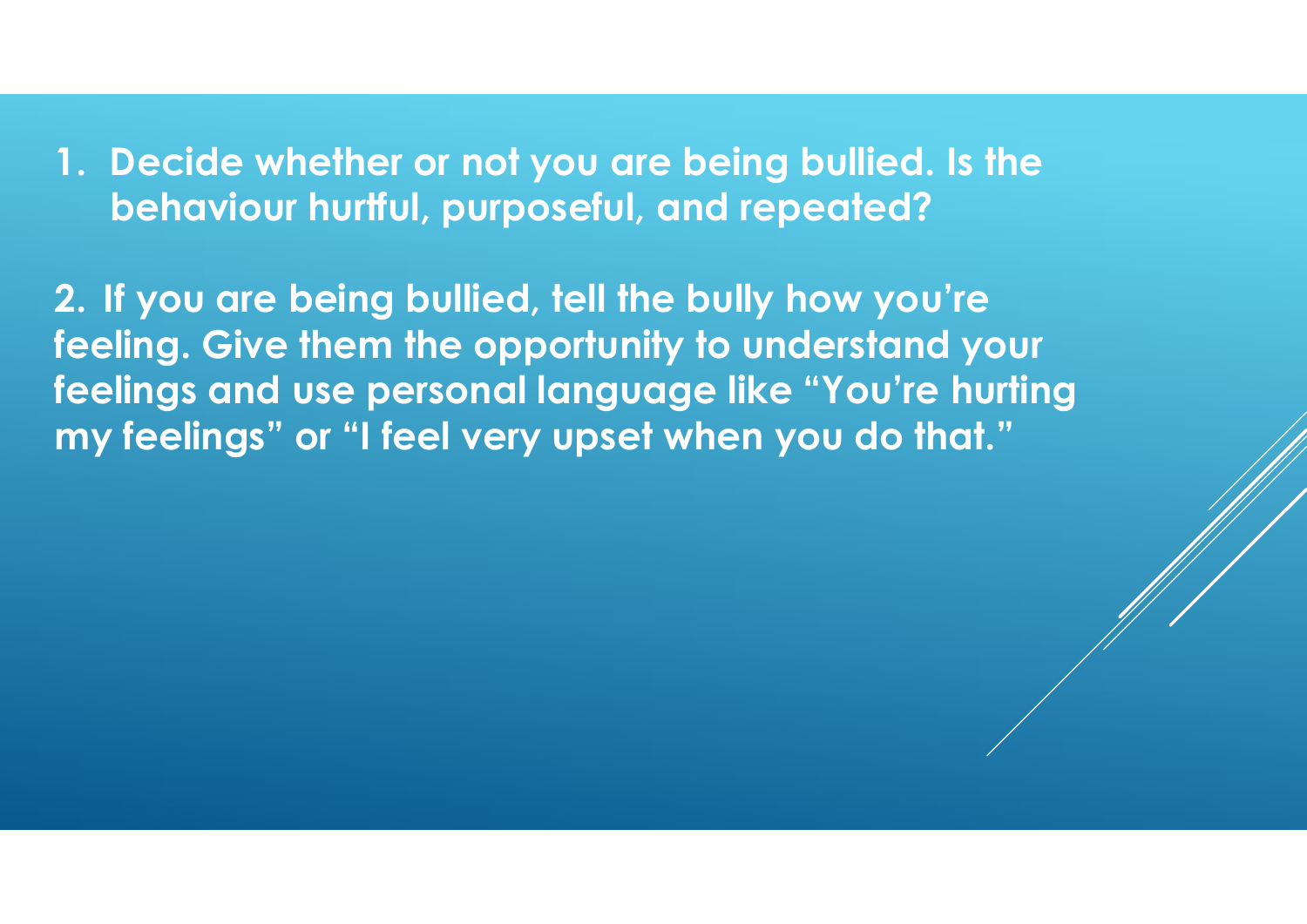- 3. If the bullying does not stop after you tell them how<br>you feel, tell an adult. The adult can be a parent,<br>teacher or any adult that you feel comfortable and you feel, tell an adult. The adult can be a parent, teacher or any adult that you feel comfortable and safe with. Tell them what is going on and that you need their help. 4. If the bullying does not stop after you tell them how<br>you feel, tell an adult. The adult can be a parent,<br>teacher or any adult that you feel comfortable and<br>safe with. Tell them what is going on and that you need<br>their
-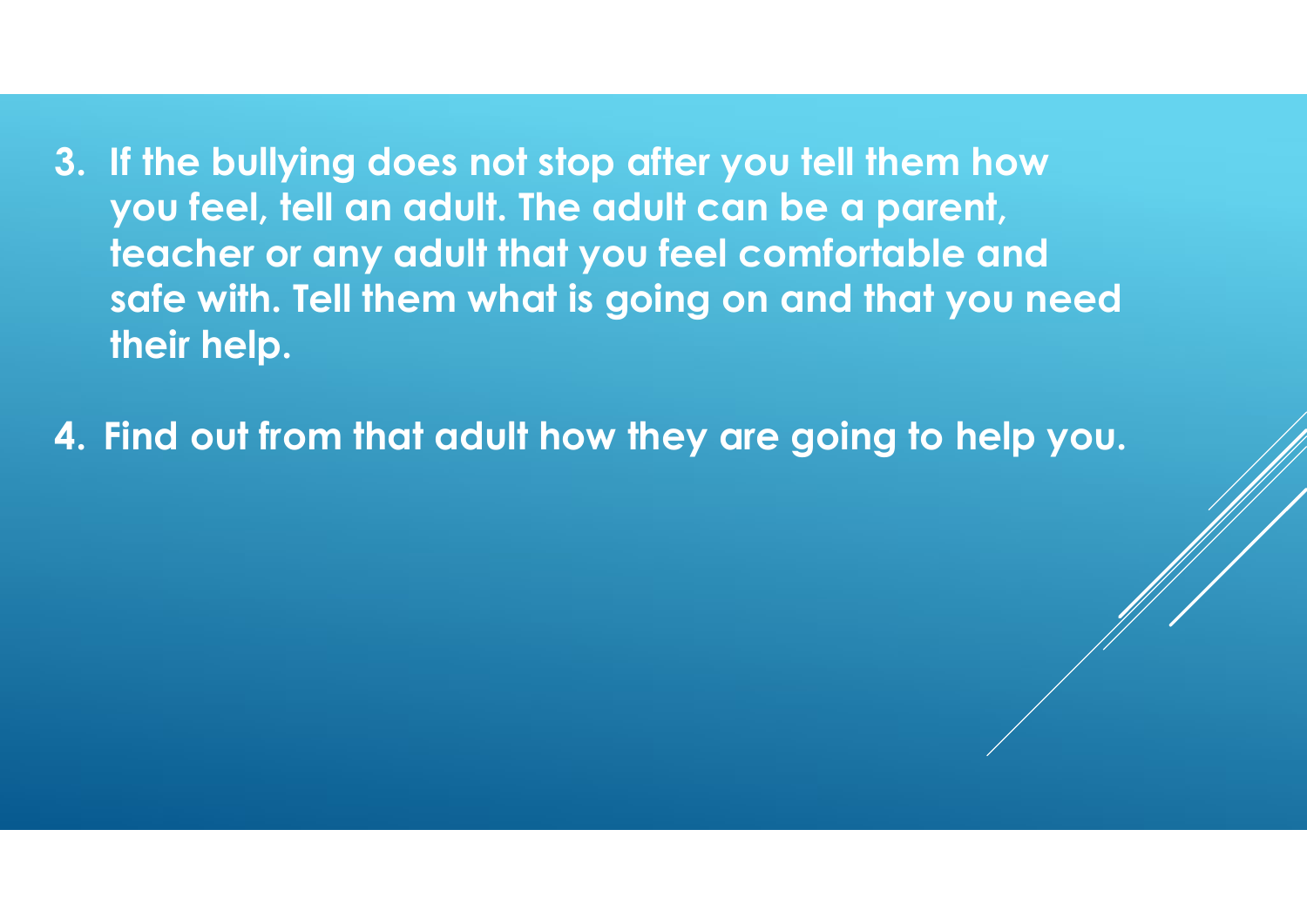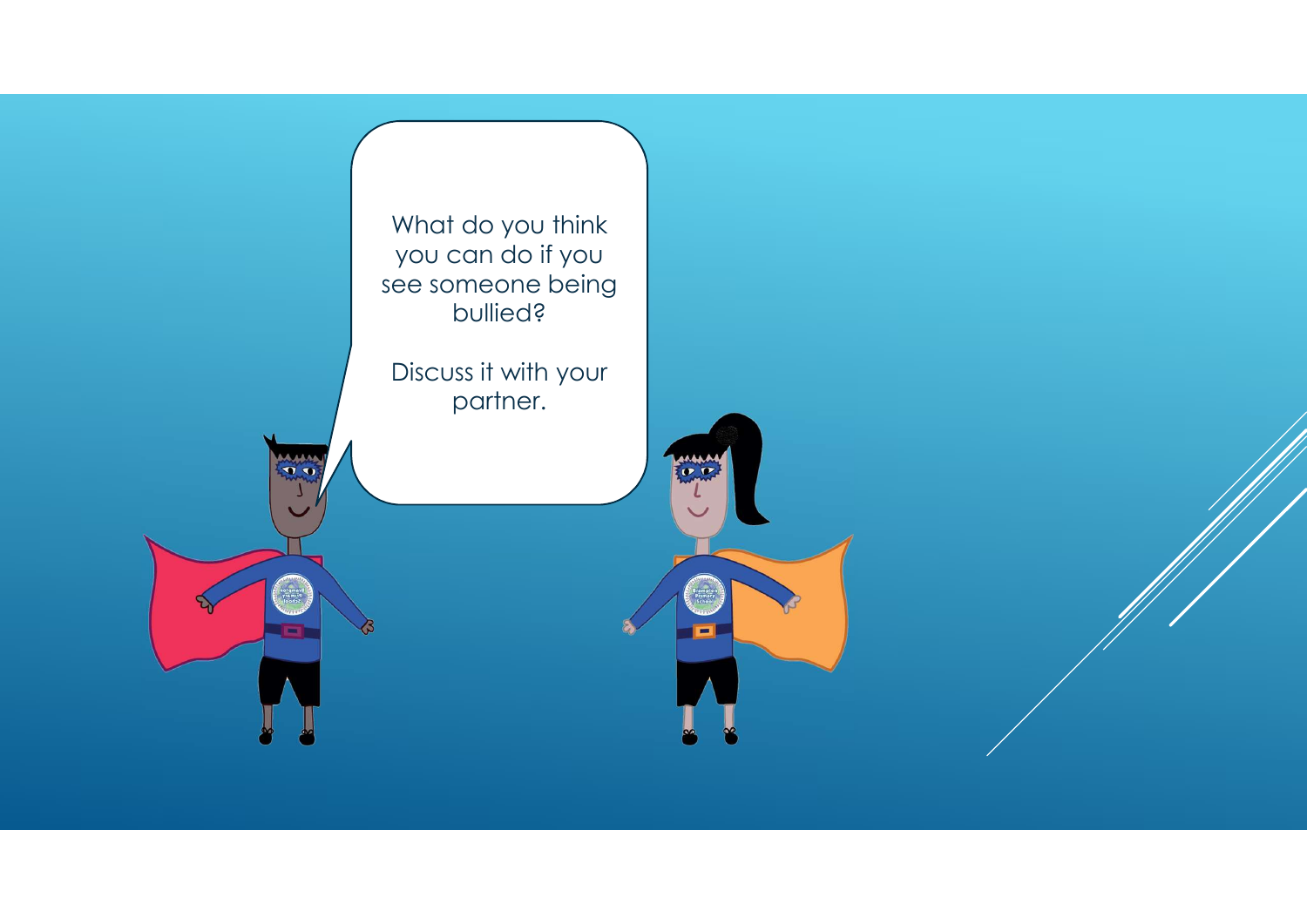## DISTRACT!

If you see someone being bullied, you can intervene and tell the bully to stop or that you are going to get a teacher. Remind them that their behaviour has consequences.

## DEFUSE!

You can make the target feel better by asking them something about themselves, giving them a compliment, or ignoring the bullying all together. Help them feel safe!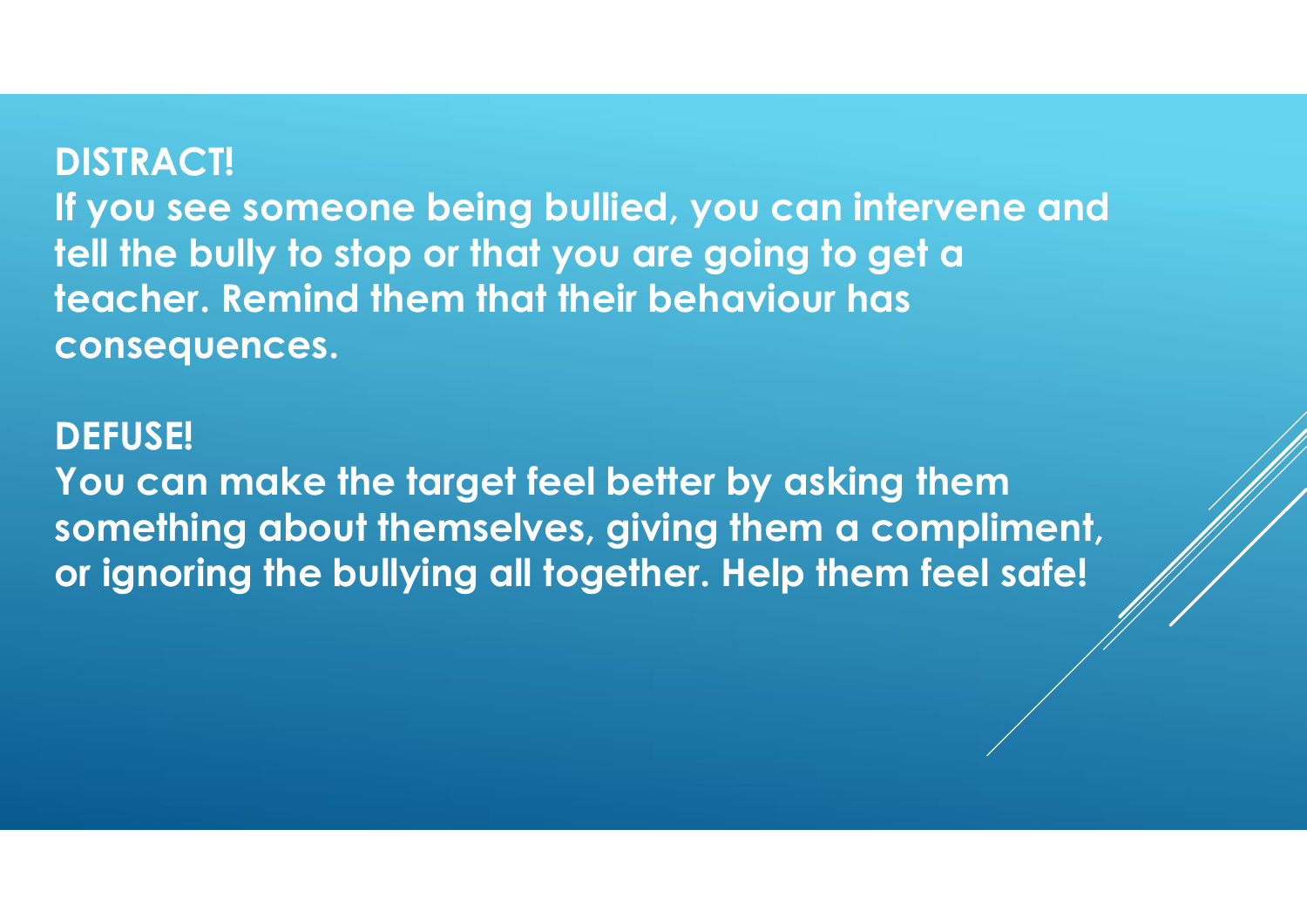ENCOURAGE! Talk to the target about speaking to an adult. You are a witness and can be on their side if school staff are involved.

SUPPORT! Be there for the target when they speak to an adult. Let them know that you are their ally and will back them up!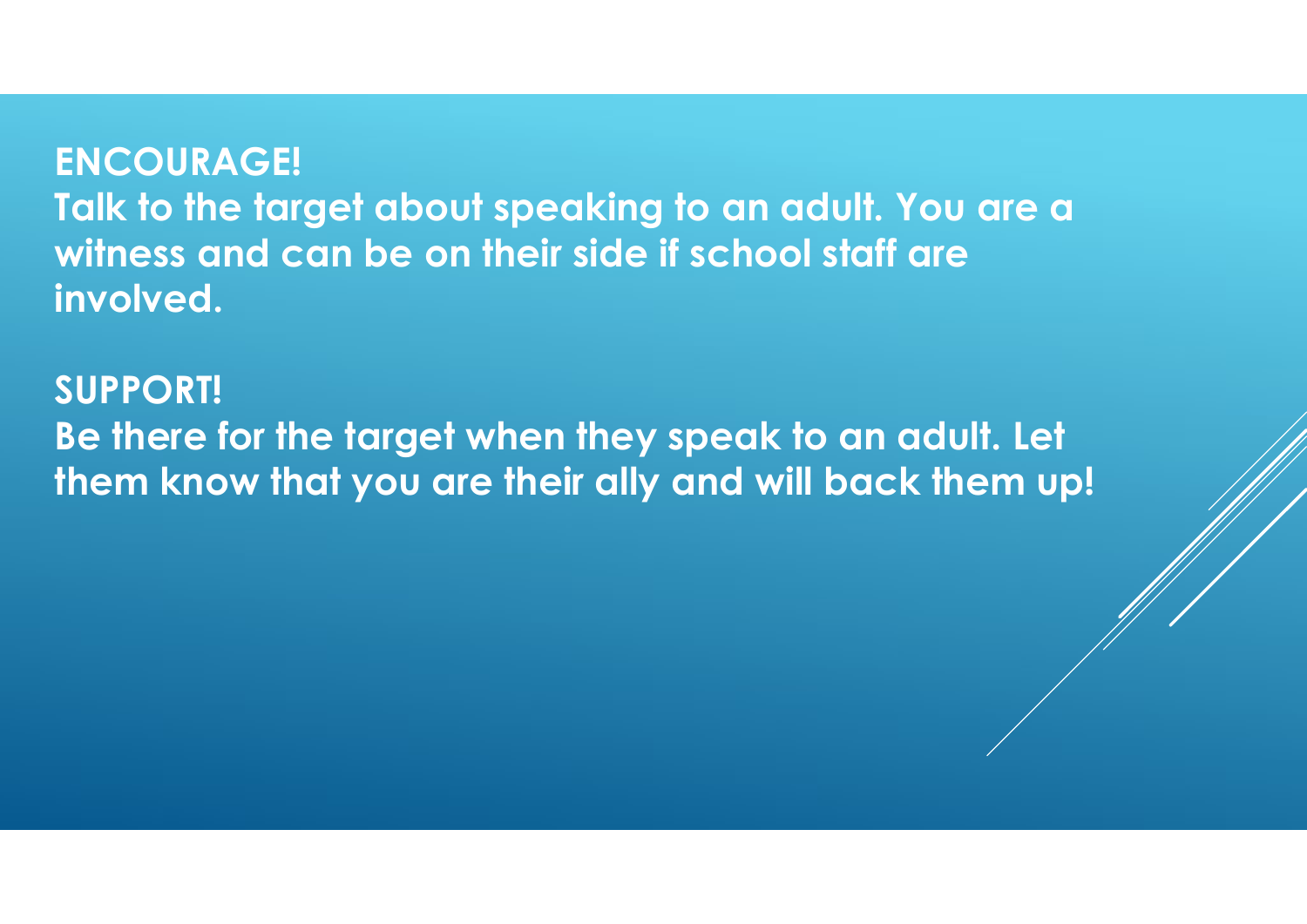## FOLLOW UP!

Make sure you keep in touch with the target. Invite them to lunch, ask them to join in your games at playtime, take time to remind them that you care and help them feel like they are no longer just "a target" but a friend. You used The Power of One so now you are no longer a bystander but an UPSTANDER!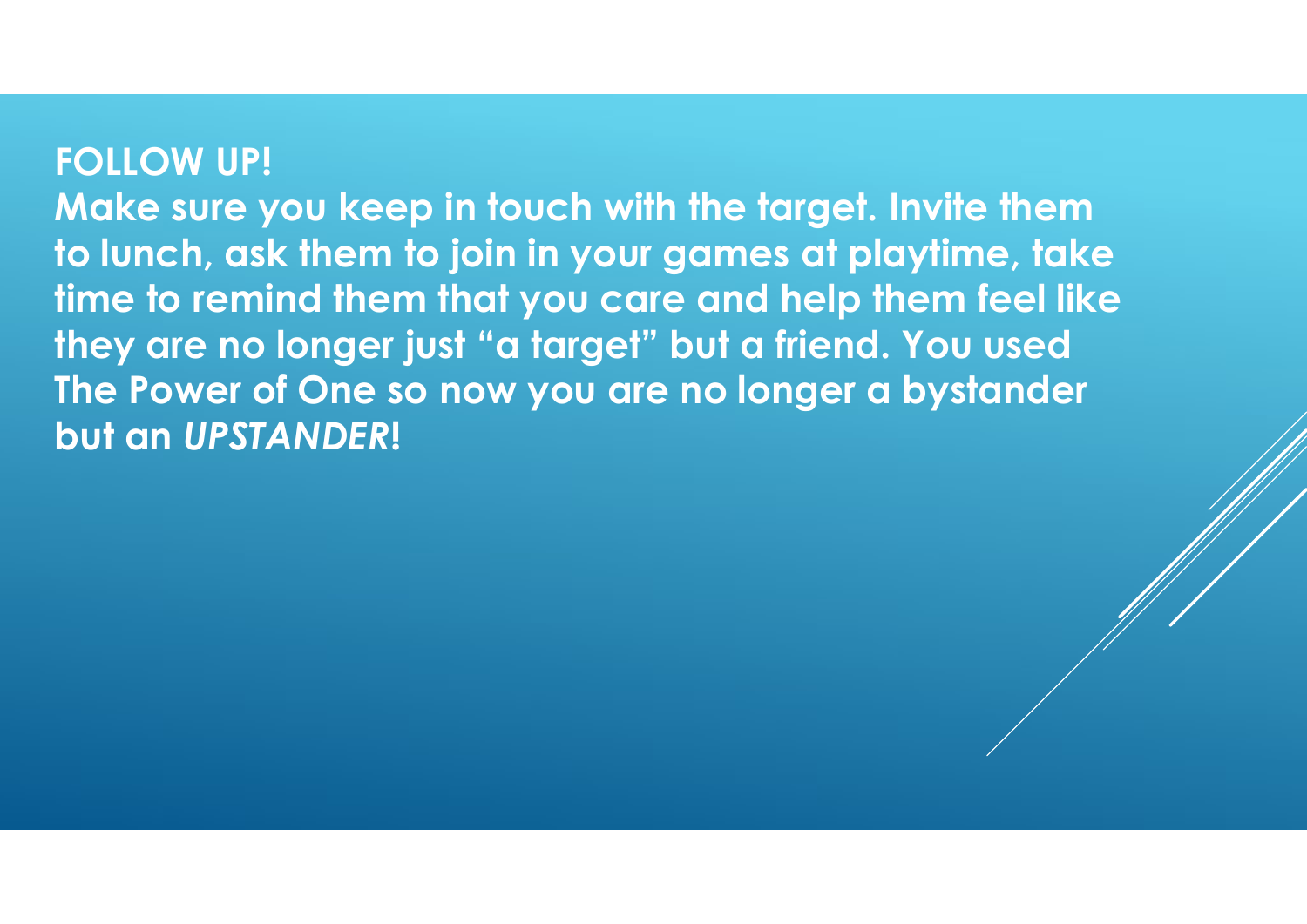